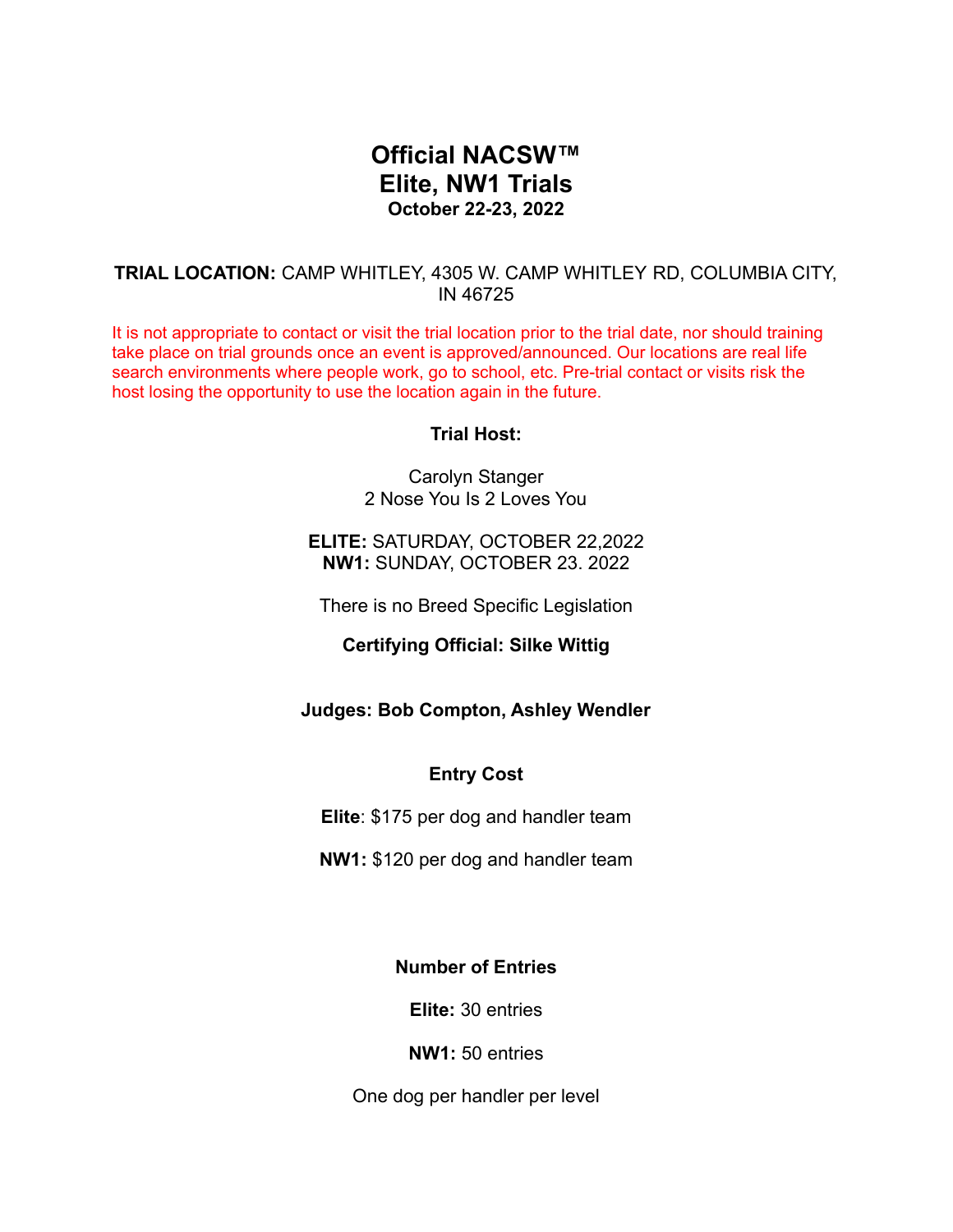Event attendees are required to adhere to the NACSW COVID-19 Event [Guidelines](https://drive.google.com/open?id=1pMMICXeMDJV2iFxAFOuPAMXEBoRmaik0qzSE4tiZuSI) and Rules. In addition to those guidelines the following changes and guidelines are in effect for this trial due to COVID-19.

There are no travel restrictions at this time in Indiana. Masks are optional at this time. Competitors are asked to bring their own face masks (if they wish to wear them), hand sanitizer, and disinfectant wipes.

If there are any significant changes or updates after the draw period, entrants will be notified via email. Competitors are responsible for staying up to date on any jurisdictional requirements for their home location as well as the trial location including any travel guidance.

# TRIAL ENTRY INFORMATION

### **Trial Entry Open and Closing**

- The draw period for the trial will open on Monday, September 5, 2022 at 12:00 PM (ET). Entries will be awarded by random draw of all entries received between 12:00 PM (ET)September 5, 2022 and 12:00 PM (ET) September 7, 2022.
- Trial entry will close at the end of the draw if the trial and wait list are deemed full. If the trial and wait list are not full, the trial will remain open for entries until they are deemed full or the day of the trial.
- We will not be taking payment until you are given a space in the trial. If you are given a space in the trial, you will receive information on how to submit payment. You will then have 48 hours to complete your payment to confirm your space in the trial.

#### **Entry Method**

All entries will be on-line via the link provided to the NACSW trial entry form. Paper and phone entries will not be accepted. Completing the form is not a guarantee of entry. You will receive a confirmation from [2noseyou@gmail.com](mailto:2noseyou@gmail.com) to let you know if your entry has been given a space in the trial.

#### **Entry Requirements & Selection**

#### **A Qualified Entry is one that meets all the following criteria:**

- 1. Complete the on-line trial entry during the draw period listed above.
- 2. The Handler is a NACSW member for the 2022-2023 membership year (8/1/22 7/31/23).
- 3. The Dog is registered with the NACSW.
- 4. Dogs participating in a trial must be at least one year of age.
- 5. The Dog has achieved the ORT title (passed all 3 odors) and prior title level at least 14 days
- before the trial opens for entries. This applies to all levels effective April 1, 2021.
- 6. Qualified entry for NW1 Dog has not yet earned a NW1 title level.
- 7. Qualified entry for Elite Dog has earned a NW3 elite title and has not yet earned an ELT-CH title.

#### **Trial spaces will be determined in the following manner:**

Spaces will be awarded by a random draw of all Qualified Entries received during the draw period listed above.—In the event that you are having technical difficulties with the entry system, please email [trialentry@nacsw.net](mailto:trialentry@nacsw.net) prior to the end of the draw period.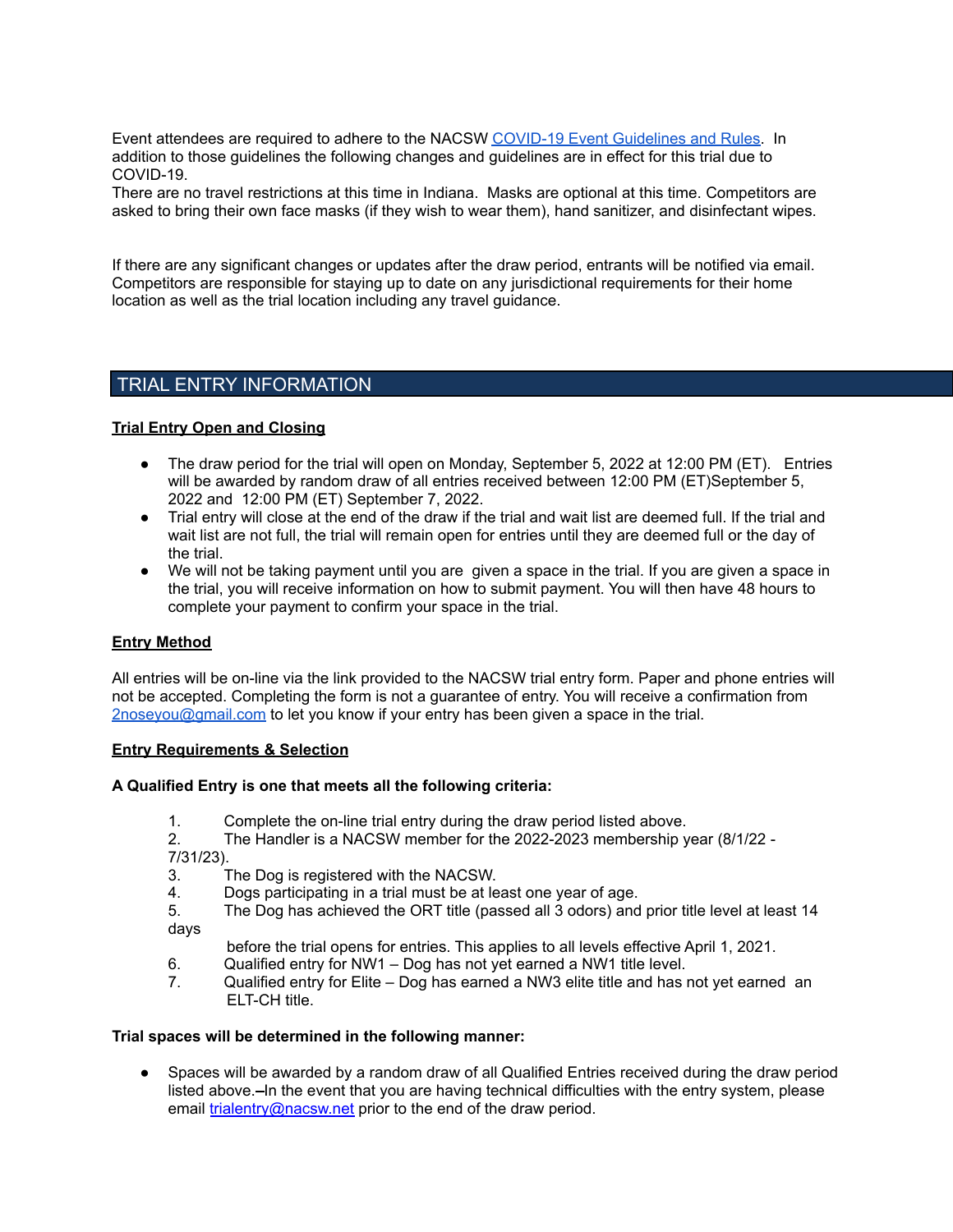- No dog will be given a space in more than one trial of the same level at a single event.
- You may enter multiple dogs for entry in the draw. However, only one dog/handler per title level will be accepted into the trial. Entry will go to the dog selected in the draw – you may not swap to an alternate dog. If multiple dogs are selected in the draw, you may select which dog you wish to enter. Once a dog has been entered as a second dog/handler entry, you may not swap handlers after the draw to change the entry to a first dog/handler unless the trial is not full.
- If a trial level is not full after the draw of Qualified Entries, then there will be a Secondary Draw of any entries received that did not meet the ORT title or title requirements. These entries will be accepted pending completion of the requirements. **Note:** dogs must earn their ORT title and prior title level at least 3 days prior to the trial date to be eligible to compete. If the required title or ORT title is earned less than 14 days prior to the event, it is the competitor's responsibility to notify the host that the requirement has been completed.
- If the trial level and wait list are not full after all entries received during the draw period have been processed, entries will continue to be accepted in the order they are received until the trial and wait list are deemed full.
- If space remains after all qualified entries are accommodated on September 12, 2022, then we will offer spaces for those who wish to run a dog For Exhibition Only (FEO). Second dog/handler FEO entries will not be offered spaces in the trial due to logistical issues.
- The trial host of an event has the right to refuse entry of any competitor or dog for just cause as approved by the National Trial Committee. Just cause includes lack of adherence to NACSW rules and guidelines and the policies outlined in each event entry premium.
- Some trial entries may be given priority entry based on contributions to the organization and the trial process.

You will be notified via e-mail of the results of the random draw by 5:00 PM (ET) September 14, 2022. If you have a spam blocker on your email account, please configure it to allow email from [2noseyou@gmail.com](mailto:2noseyou@gmail.com) in order to ensure delivery of confirmation and information about this trial.

You will then have 48 hours to complete your payment to confirm your space in the trial. Trial payments are payable to Carolyn Stanger by PayPal - no PayPal account is required.

A waiting list for alternates will be started as soon as entries fill. Alternates will be contacted when a space opens. Depending on last minute trial logistics, we may opt to not fill all canceled spaces.

NACSW reserves the right to cancel a trial if minimum entry numbers are not met.

Be sure you read and understand the quidelines for this trial before entering. By submitting a registration *for this NACSW Trial, you acknowledge that you have read, understand, and accept the policies and liability information of NACSW.*

### CANCELLATION POLICY

The following cancellation policy applies:

- For cancellation of entries on or before October 8, 2022 Full refund minus \$25 processing fee.
- For cancellation of entries between October 8, 2022 and before October 19, 2022 Full refund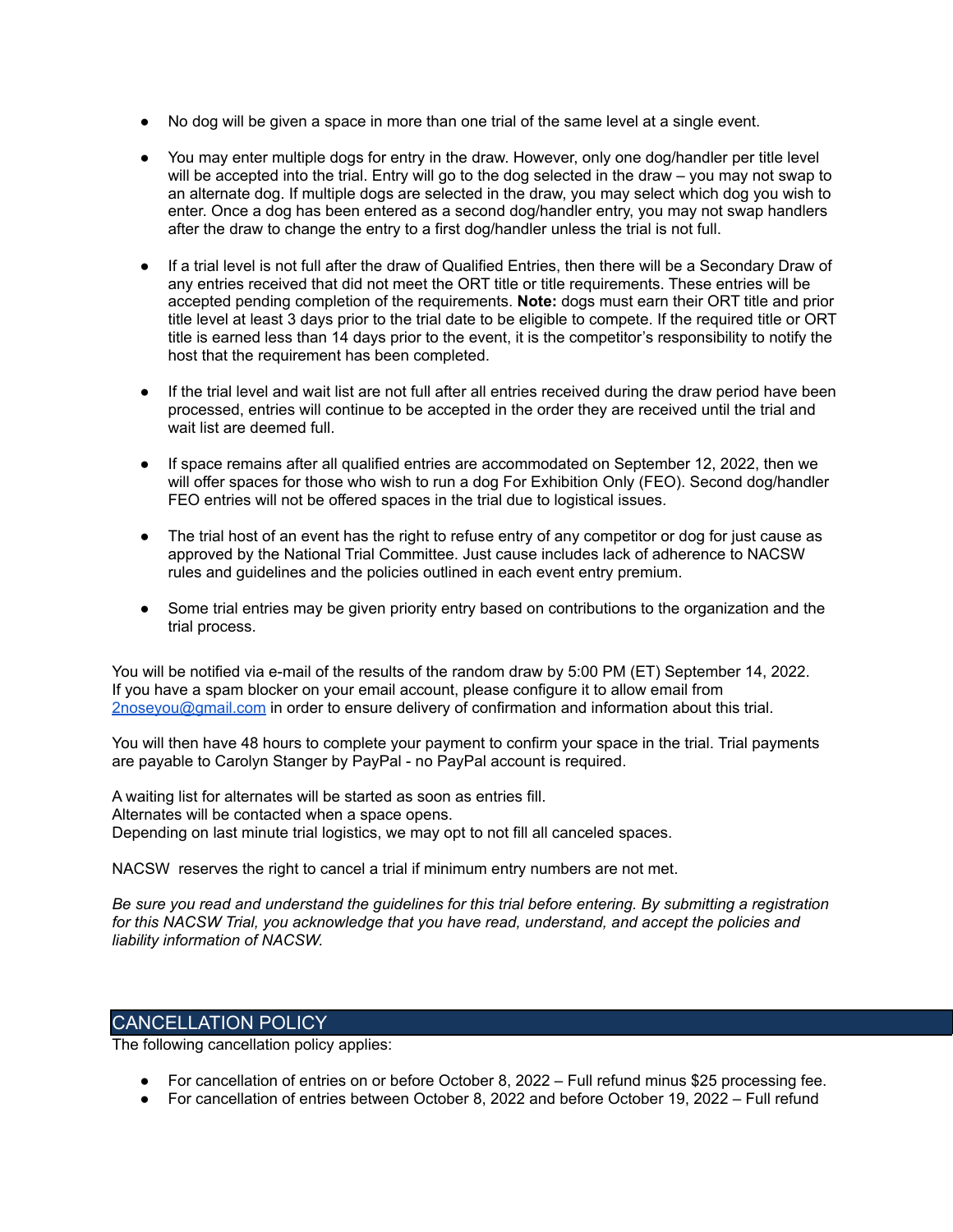minus \$25 processing fee if the host fills your space. No refund will be issued if the host doesn't fill your space.

● For cancellation of entries after October 19, 2022 – 50% of the trial entry fee will be refunded if the host fills your space. No refund will be issued if the host doesn't fill your space.

If you earn the title that makes you no longer eligible for the level you are entered, then you must contact the trial host at 2noseyou@gmail.com to cancel your entry and will be subject to the published cancellation policy. You may opt to change your entry to an FEO entry in this case and will be placed on the FEO waitlist and only receive a space in the trial if the host is accepting FEO entries.

All cancellations must be emailed to [2noseyou@gmail.com](mailto:2noseyou@gmail.com)

For cancellations that meet the above guidelines, refunds will be issued within 30 days of the request and no later than 14 days after the trial date.

Entry fees shall not be refunded if a dog or handler is absent, disqualified, or excused by the NACSW official or judge.

*This cancellation and refund policy applies to competitors that must withdraw for any reason including but not limited to injury, illness, emergency, and personal or work-related reasons.*

If the trial cannot take place or be completed by reason of fire, civil disturbances, an Act of God, public emergency, or any other cause beyond the control of the trial organizers, then the trial host will make their *best effort to provide partial refunds after recouping their expenses.*

### LOCATION DETAILS

#### **ADA Site Specific Conditions**

This trial location is a summer camp. The parking lot is grass which may be longer than a lawn and may have uneven ground. The search areas, pathways, and walks to and from search areas may require you to navigate rough terrain in some wooded areas and/or a beach area. There may be stairs to and from some search areas. There may be long walks to search areas. We may need competitors to drive or be transported by car to some staging or search areas. Due to unforeseen conditions, such as weather or change in availability of areas at the location, these conditions may be modified at the last minute.

#### **Reactive Dog Parking**

There will be reactive dog parking space available. There may be a separate potty area, however, you may still be required to walk through or past the parking area to reach search areas. Due to unforeseen conditions, such as weather or change in availability of areas at the location, this policy may be modified at the last minute.

#### **Unentered Dogs**

Unentered dogs must remain in the competitor's vehicle during the trial day. There will be ample potty areas, but unentered dogs should not be allowed to "play", exercise, or train on the trial grounds.

#### **RV Parking**

Due to the grass parking lot and the possibility of rain, I cannot guarantee there will be parking for RVs at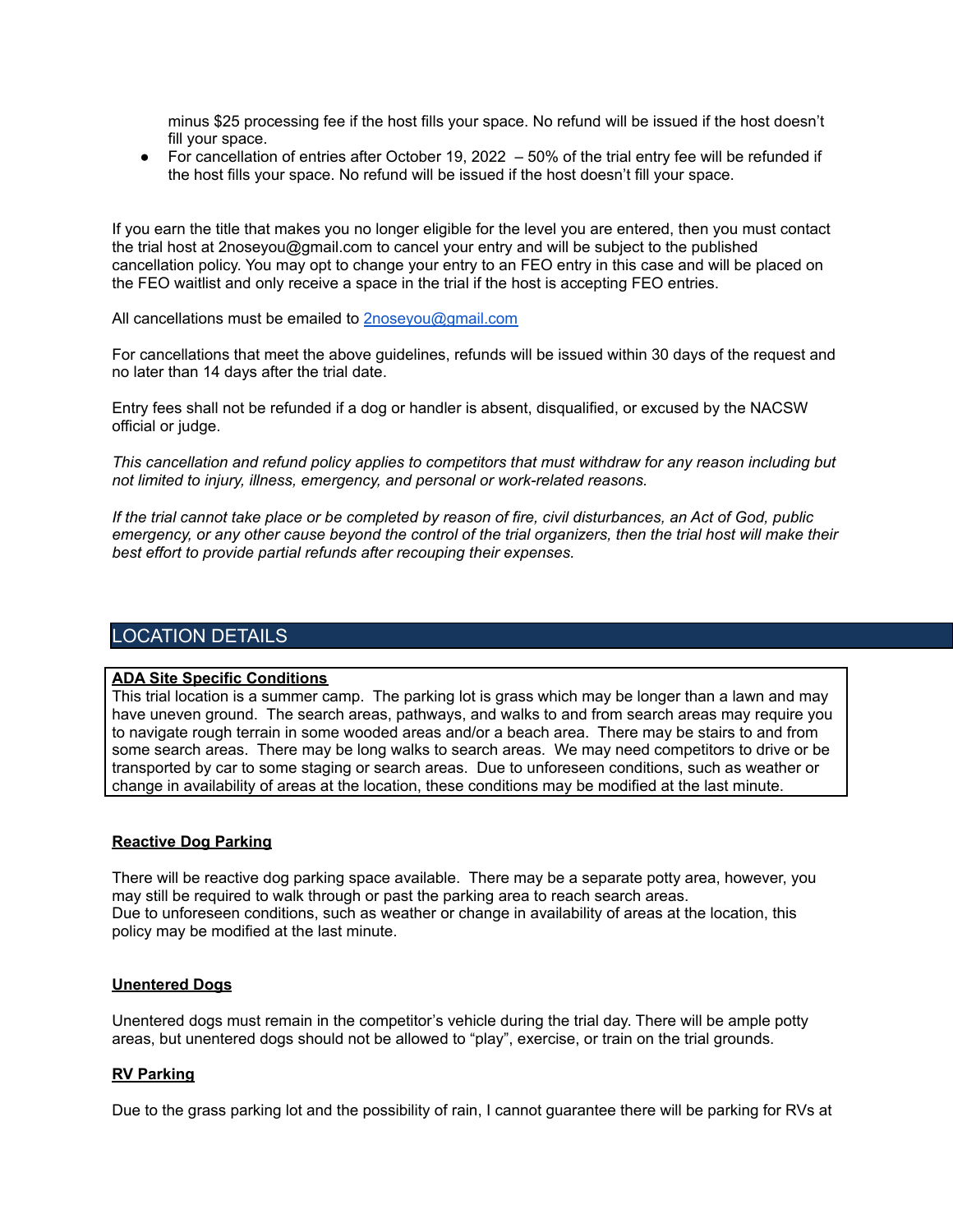this trial. Contact the host at [2noseyou@gmail.com](mailto:2noseyou@gmail.com) after you have a confirmed entry to inquire about RV parking.

### **Running Vehicles or Generators in the parking lot**

If needed, it should be possible to run your vehicle and/or generator in the parking lot. Please be considerate of your neighbors.

Due to unforeseen conditions, such as weather or change in availability of areas at the location, this policy may be modified at the last minute.

### **Smoking**

Smoking is not allowed at this trial, including the use of e-cigarettes.

### **Hotels**

A list of area hotels and directions will be provided with entry confirmations.

# DOG INFORMATION

#### **Dog Policies**

- All dogs must be on a 6' leash at all times when not being tested. NO flexi-leashes while not participating in a competition search.
- Dogs that need space from dogs may wear a red bandana, provided by the dog's handler, to help signal others that the dog needs extra space from dogs.
- Dogs will be toileted in designated areas and handlers must pick-up and dispose of waste.
- Dogs and handlers must stay in designated areas to avoid contaminating testing space, interrupting a test, or from viewing any part of the testing.
- Competitors should expect to keep their dogs confined in a crate or vehicle when not competing. The logistics of a trial typically do not allow for dogs to hang out on leash in between searches. Competitors should plan to provide their own shade using canopies or shade cloths.
- Refer to Location Details (above) for information on unentered dogs.

#### **Females in Season**

Will be allowed to run wearing "pants" at the very end of the running orders after all other dogs have been judged. Females in season will be parked and pottied in areas separate from the other dogs while at the trial if the location logistics permit. Handlers must contact **[2noseyou@gmail.com](mailto:2noseyou@gmail.com)** so plans can be made for the dog.

### OTHER INFORMATION

#### **Rules**

Complete rules are available at [www.NACSW.net.](http://www.nacsw.net) **It is the responsibility of each competitor to read and understand the current NACSW Rule book prior to participating in a NACSW event.**

#### **Liability**

By registering for the trial, the competitor hereby assumes all risks of, and responsibility for, accidents and/or damage to her/himself or to her/his property or to others, resulting from the actions of her/his dog. The competitor expressly agree that the NACSW, Carolyn Stanger, and its assignees or any other person, or persons, of said groups, shall not be held liable personally, or collectively, under any circumstances, for